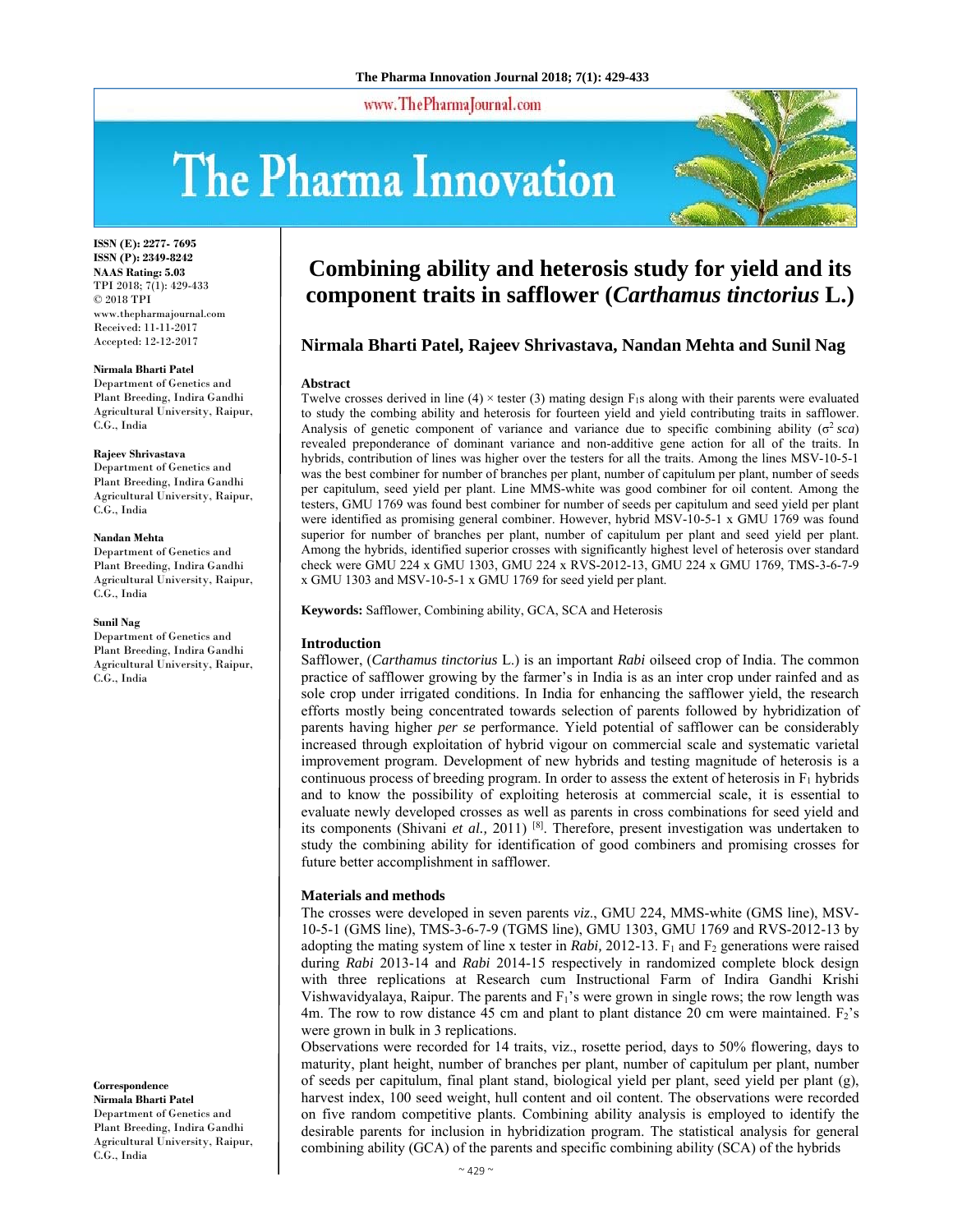was done as per the method suggested by Kempthorne  $(1957)^{[2]}$ . Heterosis were calculated over the standard parent-Manjeera, whereas, inbreeding depression  $(ID)$  in  $F_2$  generation were estimated over  $F_1$ 's by using the formulae proposed by Kempthorne (1957) [2].

$$
H = \frac{\overline{F_1} \cdot \overline{CV}}{\overline{CV}} \times 100
$$

$$
ID = \frac{\overline{F_1} \cdot \overline{F_2}}{\overline{F_2}} \times 100
$$

Where, CV= Check variety)

# **Results and Discussion**

Analysis of variance revealed that the variance due to lines were significant for all the characters except final plant stand. The variance due to testers were found significant for all the characters except rosette period. Whereas, the variance due to lines x testers were significant for all the characters except 100 seed weight (Table 1). The variance due to sca was greater than the variance due to gca, which indicated the predominant role of non additive gene action in the expressions of all traits (Table 2). Preponderance of nonadditive gene action for majority of traits, are in agreement with the findings of Ghorpade and Wandhare (2001)<sup>[1]</sup>.

Line GMU 224 was found good general combiner for traits rosette period, days to 50% flowering, days to maturity and final plant stand. Line MMS-white was good combiner for oil content whereas line MSV-10-5-1 was best combiner for traits number of branches per plant, number of capitulum per plant, number of seeds per capitulum, biological yield per plant, seed yield per plant, harvest index and hull content. Line TMS-3-6-7-9 was found good combiner for traits plant height and 100 seed weight. Among the testers, GMU 1303 was found best general combiner for rosette period, days to 50% flowering, days to maturity, number of branches per plant, final plant stand, harvest index, hull content and oil content whereas tester GMU 1769 was for plant height, number of seeds per capitulum, biological yield per plant and seed yield per plant. Tester RVS-2012-13 was recorded good combiner for number of capitulum per plant and 100 seed weight.

On the basis of specific combining ability following hybrids have been found superior for different characters. Hybrid, GMU 224 x GMU 1303 were found superior for days to 50% flowering and days to maturity; GMU 224 x GMU 1769 for plant height; GMU 224 x RVS-2012-13 for rosette period; MMS-white x GMU 1303 for harvest index; MSV-10-5-1 x GMU 1303 for oil content; MSV-10-5-1 x GMU 1769 for number of branches per plant, number of capitulum per plant, biological yield per plant, seed yield per plant and hull content; TMS-3-6-7-9 x GMU 1769 for number of seeds per capitulum and TMS-3-6-7-9 x RVS-2012-13 for 100 seed weight.

Heterosis was estimated as per cent increase or decrease of  $F_1$ values over standard variety, Manjeera. The nature and magnitude of heterosis (Table 3) revealed that among 12 hybrids, three exhibited negative heterosis for rosette period over check variety. Such hybrids can be used as early maturity hybrids, since rosette period is positively associated with maturity duration. Number of effective capitula per plant is generally associated with higher productivity. Among 12

hybrids, 11 hybrids showed positive heterosis for number of capitula per plant. This confirms the results of previous worker Patil and Narkhede (1996)<sup>[5]</sup>. The hybrids with high heterosis for number of capitula per plant are GMU 224  $\times$ GMU 1303, GMU 224  $\times$  RVS-2012-13, MMS-white  $\times$  GMU 1769 and MSV-10-5-1 × RVS-2012-13.

Number of seeds per capitulum is one of the most important components for seed yield and will be helpful in breaking the yield ceiling. Thus, the hybrids with positive heterosis were desirable for this important trait. Heterosis for number of seeds per capitulum in general was relatively low but overall it was expressed in positive direction over standard variety. The hybrids exhibiting high heterosis for this trait are MMswhite  $\times$  GMU 1303, TMS-3-6-7-9  $\times$  RVS-2012-13, GMU  $224 \times$  GMU 1303 and MSV-10-5-1  $\times$  GMU 1769. These results are in agreement with the findings of earlier workers Rao (1982)<sup>[7]</sup> and Manjare and Jambhale (1995)<sup>[4]</sup>.

100 seed weight is also one of the most important components of yield which influences the yield conspicuously. Heterosis for test weight over standard variety varied from 2.68 per cent (MSV-10-5-1  $\times$  GMU 1303) to 80.3 per cent (TMS-3-6-7-9  $\times$ RVS-2012-13). Most of the hybrids showed positive heterosis for this trait. Heterosis for seed yield varied from 13.12 per cent (MMs white  $\times$  GMU 1769) to 949.63 per cent (GMU 224  $\times$  GMU 1303). Only nine hybrids *viz.*, GMU 224  $\times$  GMU 1303, GMU 224 × GMU 1769, GMU 224 × RVS-2012-13, TMS-3-6-7-9  $\times$  GMU 1303, MSV-10-5-1  $\times$  GMU 1769, TMS-3-6-7-9  $\times$  RVS-2012-13, MSV-10-5-1  $\times$  RVS-2012-13 and MMS-white  $\times$  GMU 1303 exhibited significant positive heterosis for seed yield over standard variety Manjeera. In safflower high degree of heterosis for seed yield was also reported by Ramachandram and Goud (1982) [6] and Kulkarni *et al*. (1992) [3]. The standard heterosis estimates for oil content were in negative direction but significant in 2 hybrids studied.

The hybrid vigour expression occurring in  $F_1$  will be less in  $F_2$ due to segregation. As a result, there is generally a decline in seed yield and also expression of component traits. To assess the extent of decline in performance, the  $F_2$  generation was raised and the extent of inbreeding depression was estimated for the various characters (Table 4 and 5). Inbreeding depression in F2 for days to 50% flowering varied from -0.87 (TMS-3-6-7-9  $\times$  GMU 1303) to 1.70 (MSV-10-5-1  $\times$  GMU 1303). The value of inbreeding depression was varied from - 9.60 (MSV-10-5-1  $\times$  GMU 1769) to 6.00 (MMS-white  $\times$ RVS-2012-13) for plant height, for number of capitula per plant varied from - 36.76 (GMU 224  $\times$  GMU 1769) to 13.04  $(MSV-10-5-1 \times GMU$  1303), for number of seeds per capitulum varied from -23.00 (TMS-3-6-7-9  $\times$  RVS-2012-13) to 100.00 (TMS-3-6-7-9  $\times$  GMU 1769), for 100 seed weight varied from -1.61 (MSV-10-5-1  $\times$  GMU 1769) to 0.17 (GMU  $224 \times$  GMU 1303) and for seed yield varied from -15.33 (MMS-white  $\times$  GMU 1769) to 5.91 (MSV-10-5-1  $\times$  RVS-2012-13). Negative inbreeding depression for seed yield was also reported by Patil and Narkhede (1996) <sup>[5]</sup>. Present investigation indicated the importance of hybrids in safflower to break the platue of yield and oil. Although the less heterosis were recorded for yield and oil but chances to find out better combiner for improvement of such traits. Selection of genetically diverse parents may give better heterosis in safflower.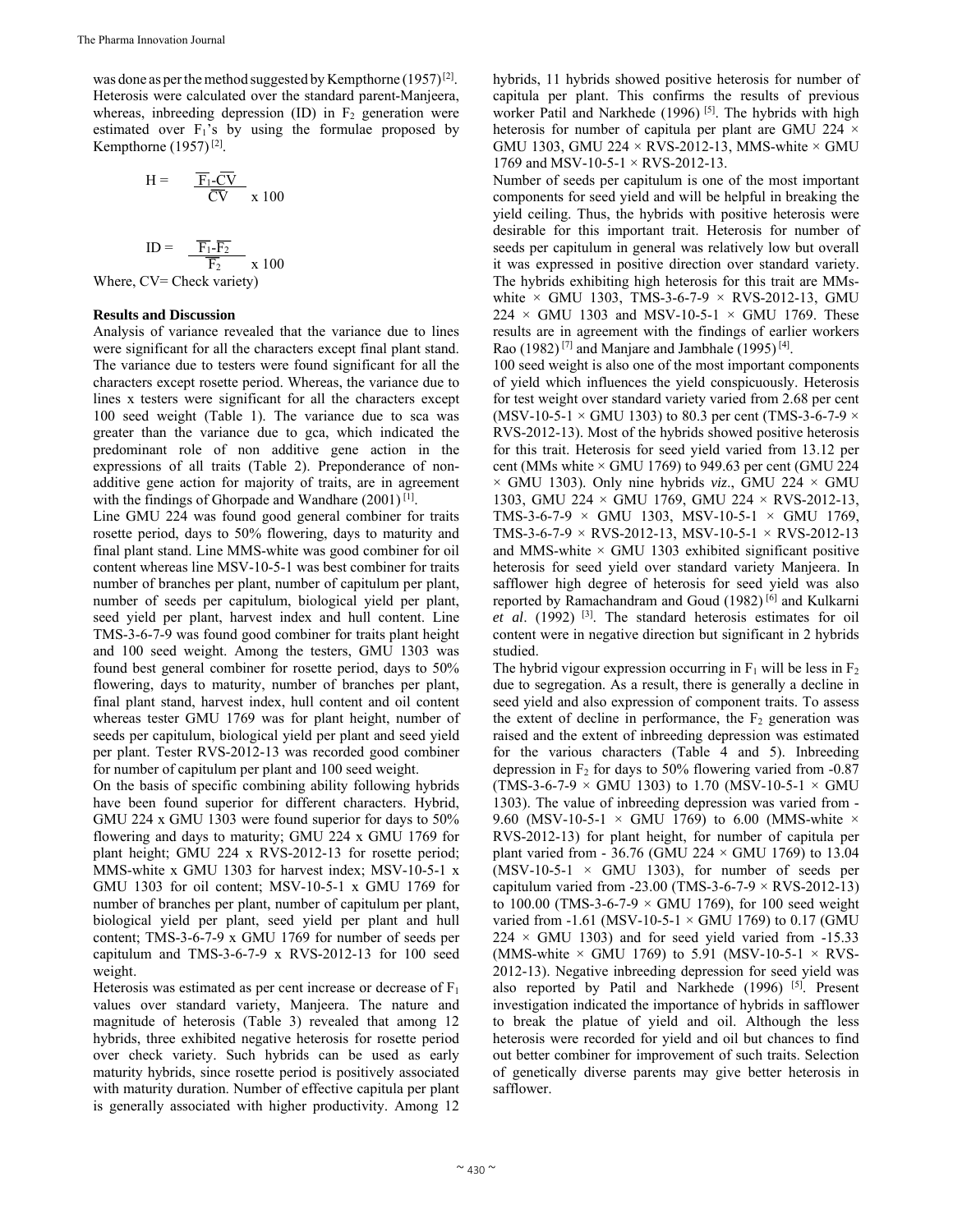| <b>Source</b>  | D  | <b>Rosette</b><br>period<br>(days) | Days to<br>50%<br>flowering | Davs to<br>maturit | <b>Plant</b><br>height<br>(cm) | Number of<br>branches/<br>plant | Number of<br>Capitulum/plant | <b>Number</b><br>of seeds<br>per<br>capitulum | Final<br>plant<br>stand | <b>Biological</b><br>yield /plant<br>(g) | Seed vield<br>per plant<br>(g | <b>Harvest</b><br>index $(\% )$ | 100<br>seed<br>weight<br>(g) | Hull<br>content<br>(0/0) | Oil<br>content<br>(%) |
|----------------|----|------------------------------------|-----------------------------|--------------------|--------------------------------|---------------------------------|------------------------------|-----------------------------------------------|-------------------------|------------------------------------------|-------------------------------|---------------------------------|------------------------------|--------------------------|-----------------------|
| Replications   |    |                                    | 0.43                        | .10                | $12.19**$                      | 71.49**                         | $12.00**$                    | $6.12*$                                       | $.59**$                 | $71.84**$                                | 0.06                          | . 14                            | 0.04                         | 0.49                     | 0.64                  |
| Freatments     |    | $3.56**$                           | 97.19**                     | 123.82**           | $125.39**$                     | $23.68**$                       | 879.75**                     | 162.64**                                      | $5.73**$                | 31549.16**                               | 3137.06**                     | 469.39**                        | $0.52**$                     | 433.21**                 | $57.02**$             |
| Parents        |    | .96                                | $16.60**$                   | $25.65**$          | $100.31**$                     | 16.85**                         | $307.52**$                   | 130.49**                                      | $8.77**$                | 16834.36**                               | 481.09**                      | 132.45**                        | 5.88**                       | $414.32**$               | 78.02**               |
| P. vs. C.      |    | .58                                | $91.80**$                   | $98.00**$          | $30.76*$                       | 8.27                            | 378.94**                     | $37.72*$                                      | $16.37*$                | 1920.01**                                | 999.17**                      | 6.70                            | 28.53*                       | 849.20**                 | 238.67**              |
| Crosses        |    | $4.61**$                           | 141.64**                    | $179.72**$         | 147.67**                       | 28.81**                         | 1237.40**                    | 191.54**                                      | $3.11**$                | 42268.98**                               | 4780.13**                     | 149.79**                        | $4.86**$                     | $405.69**$               | $29.05**$             |
| Lines          |    | $8.02**$                           | 104.99**                    | $150.10**$         | $364.35**$                     | 36.62**                         | $2257.13$ **                 | $242.47**$                                    | 0.29                    | 54753.86**                               | 6576.63**                     | $218.16**$                      | $1.06**$                     | 892.18**                 | $9.35**$              |
| Testers        |    |                                    | $87.25**$                   | $179.69**$         | $43.43**$                      | $5.44*$                         | 17.33**                      | $374.11**$                                    | $7.69*$                 | $4185.20**$                              | 951.56**                      | $23.05**$                       | $5.30*$                      | 331.07**                 | $24.25**$             |
| Line X Testers |    | $3.86**$                           | $178.10**$                  | 194.54**           | 74.08**                        | $32.70**$                       | 1134.22 **                   | $105.22**$                                    | 2.99*                   | 48721.14**                               | 5158.08**                     | 57.85**                         | .62                          | 187.32**                 | $40.51**$             |
| Error          | 36 | 0.65                               | .86                         | .64                | 0.77                           | $2.065*$                        | $4.42**$                     | $19.86**$                                     | $5.20**$                | $17.64**$                                | 0.63                          | 0.35                            | 0.08                         | 0.13                     | 0.10                  |

**Table 1:** Anova for combining ability for seed yield and its components in Safflower

**Table 2:** GCA effects of female and male parents for seed yield and its component in Safflower

|                 | Rosette<br>period | Days to<br>50% | Days to<br>maturity | <b>Plant</b><br>height | Number of<br>branches/ | Number of<br>Capitulum/ | Number of<br>seeds per<br>capitulum | <b>Final</b><br>plant | <b>Biological</b><br>vield/plant | <b>Seed</b><br>vield/plant  | <b>Harvest</b><br>index<br>(9/0) | 100 seed<br>weight | Hull<br>content<br>(%) | Oil<br>content<br>$($ %) |
|-----------------|-------------------|----------------|---------------------|------------------------|------------------------|-------------------------|-------------------------------------|-----------------------|----------------------------------|-----------------------------|----------------------------------|--------------------|------------------------|--------------------------|
| Lines           | (days)            | flowering      |                     | (cm)                   | plant                  | plant                   |                                     | stand                 | $\left( \rho \right)$            | $\left( \mathbf{g} \right)$ |                                  | (g)                |                        |                          |
| <b>GMU 224</b>  | $-0.63$           | $-4.41**$      | $-6.02**$           | $-6.69**$              | $-2.19**$              | $-11.69**$              | $-3.19$                             | 0.22                  | $-72.86**$                       | $-17.78**$                  | $75***$                          | $11**$             | $7.31**$               | $0.69**$                 |
| MMS-white       | $.36**$           | $-0.97$        | $0.08*$             | $-3.26**$              | $-1.19$                | $-15.25**$              | $-5.19**$                           | $-0.22$               | $-57.47**$                       | $-21.69**$                  | $-5.46**$                        | $-0.79**$          | $8.59**$               | $0.93**$                 |
| MSV-10-5-1      | $-0.08$           | $2.80**$       | $2.08**$            | $2.10**$               | $2.02**$               | $16.63**$               | $6.25**$                            | 0.00                  | 89.08**                          | $37.43**$                   | $5.91**$                         | $0.88**$           | $-12.61**$             | $-0.35$                  |
| TMS-3-6-7-9     | $-0.63$           | $2.58**$       | $2.86**$            | $7.84**$               | $.36**$                | $10.30**$               | 2.13                                | 0.00                  | $41.25**$                        | $2.03**$                    | $-2.19**$                        | $.02**$            | $-3.30**$              | $1.27**$                 |
| Testers         |                   |                |                     |                        |                        |                         |                                     |                       |                                  |                             |                                  |                    |                        |                          |
| <b>GMU 1303</b> | $-0.33$           | $-3.08**$      | $-4.13**$           | 1.40                   | 0.61                   | $-1.00$                 | 2.44                                | 0.86                  | $-7.27$                          | $-3.45**$                   | $0.88**$                         | $-0.16$            | $-5.73**$              | $.63**$                  |
| <b>GMU 1769</b> | $-0.08$           | $.91**$        | 0.61                | $2.16**$               | $-0.72$                | $-0.33$                 | $3.94**$                            | $-0.13$               | $21.21**$                        | $10.11**$                   | $0.71**$                         | $-0.56$            | $.15**$                | $-0.67$                  |
| RVS-2012-13     | 0.41              | $.16**$        | $.52**$             | $-0.75$                | 0.1                    | $.33*$                  | $-6.38**$                           | $-0.72$               | $-13.94$                         | $-6.65**$                   | $.59**$                          | $0.73**$           | $4.57**$               | $-0.95**$                |

**Table 3:** SCA effects of hybrids for different seed yield and its component in safflower

| S.               | <b>Hybrids</b>            | <b>Rosette</b><br>period | Days to<br>50%      | Days to    | <b>Plant</b><br>height | Number of<br>branches/ | Number of<br>Capitulum/ | Number of<br>seeds per | Final<br>plant | <b>Biological</b><br>vield per | Seed<br>vield       | <b>Harvest</b><br>index | $100$ seed<br>weight        | Hull<br>content | Oil<br>content |
|------------------|---------------------------|--------------------------|---------------------|------------|------------------------|------------------------|-------------------------|------------------------|----------------|--------------------------------|---------------------|-------------------------|-----------------------------|-----------------|----------------|
| No.              |                           |                          | (days)<br>flowering | maturity   | (c <sub>m</sub> )      | plant                  | Plant                   | capitulum              | stand          | plant(g)                       | $\theta$ /plant (g) | (9/0)                   | $\left( \mathbf{g} \right)$ | (%)             | (%)            |
|                  | <b>GMU 224 x GMU 1303</b> | $1.55**$                 | $-11.58**$          | $-13.63**$ | $-3.03$                | $2.61**$               | $8.11**$                | 0.11                   | 0.36           | $-3.94$                        | $-0.02$             | $-1.58$                 | $0.65**$                    | $-7.47**$       | $-3.95**$      |
|                  | GMU 224 x GMU 1769        | $-0.69$                  | $5.75**$            | $8.61**$   | $5.27**$               | $-1.38$                | $-1.88$                 | $-4.72$                | $-0.30$        | $-35.89**$                     | $-15.26**$          | $-2.52$                 | $-0.16$                     | $.98**$         | $0.75**$       |
|                  | GMU 224 x RVS-2012-13     | $-0.86$                  | 5.83**              | $5.02**$   | $-2.24$                | $-1.22$                | $-6.22**$               | 4.61                   | $-0.05$        | 39.84**                        | 15.29**             | $4.10**$                | $-0.48**$                   | $-4.51**$       | $3.19**$       |
|                  | MMS-white x GMU 1303      | $-0.44$                  | $3.30**$            | $3.58**$   | $4.75***$              | $-0.05$                | $3.00*$                 | 1.11                   | $-0.86$        | $32.17**$                      | $17.51**$           | $7.29**$                | $0.33**$                    | $-1.64$         | $-0.51$        |
|                  | MMS-white x GMU 1769      | 0.30                     | $-7.02**$           | $-1.83$    | $-8.04**$              | 0.61                   | $-0.33$                 | $-4.05$                | $-0.52$        | $-31.38$                       | $-17.38**$          | $-5.30**$               | $0.48**$                    | $-4.74**$       | $.50**$        |
| $\mathfrak{b}$ . | MMS-white x $RVS-2012-13$ | 0.13                     | $3.72**$            | $-1.75$    | $3.28**$               | $-0.55$                | $-2.66$                 | 2.94                   | 1.38           | $-0.78$                        | $-0.12$             | $-1.98$                 | $-0.81**$                   | $6.39**$        | $-0.98**$      |
|                  | MSV-10-5-1 x GMU 1303     | $-0.66$                  | $4.19**$            | $6.25**$   | $-0.02$                | $-4.94**$              | $-30.22**$              | 2.33                   | 0.91           | $-173.94**$                    | $-59.65**$          | $-9.15**$               | $-0.45**$                   | $6.09**$        | $5.21**$       |
| 8.               | MSV-10-5-1 x GMU 1769     | $.08*$                   | 0.52                | $-4.50**$  | 0.84                   | $3.72**$               | $20.77**$               | $-0.50$                | $-0.08$        | $169.38**$                     | 54.66**             | $4.04**$                | 0.02                        | $-6.11**$       | $-4.16**$      |
| 9.               | MSV-10-5-1 x RVS-2012-13  | $-0.41$                  | $-4.72**$           | $-1.75$    | $-0.81$                | .22                    | $9.44**$                | $-1.83$                | $-0.83$        | 4.55                           | 4.98**              | $5.10**$                | $0.42**$                    | 0.02            | $-1.04**$      |
| 10.              | TMS-3-6-7-9 x GMU 1303    | $-0.44$                  | $4.08**$            | $3.80**$   | $-1.69$                | $2.38**$               | $19.11**$               | $-3.55$                | $-0.41$        | $145.71**$                     | $42.16**$           | $3.44**$                | $-0.53**$                   | $3.03**$        | $-0.74$        |
|                  | TMS-3-6-7-9 x GMU1769     | $-0.69$                  | 0.75                | $-2.27$    | $1.91**$               | $-2.94**$              | $-18.55**$              | $9.27**$               | 0.91           | $-102.10**$                    | $-22.01**$          | $3.78**$                | $-0.33$                     | $-1.13$         | $.90**$        |
|                  | TMS-3-6-7-9 x RVS-2012-13 | $.13*$                   | $-4.83**$           | $-1.52$    | $-0.22$                | 0.55                   | $-0.55$                 | $-5.72$                | $-0.50$        | $-43.60**$                     | $-20.15**$          | $-7.22**$               | $0.87**$                    | $-1.90$         | $-1.16**$      |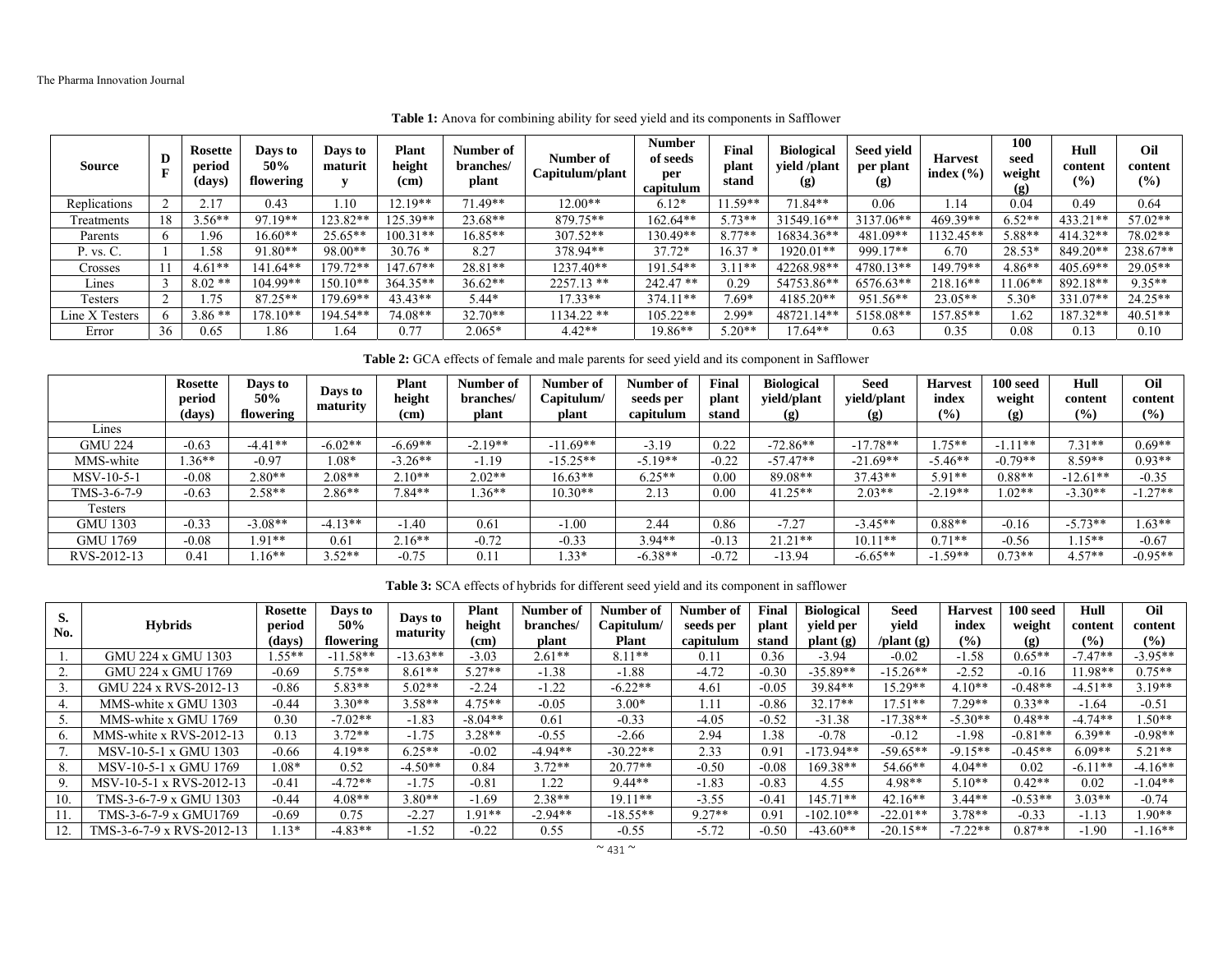| S.<br>No.        | <b>Hybrids</b>            | Rosette<br>period | Days to<br>50%<br>flowering | Davs to<br>maturity | <b>Plant</b><br>height<br>(c <sub>m</sub> ) | Number of<br>branches<br>per plant | Number of<br>capitulum<br>per plant | Number of<br>seeds per<br>capitulum | Final<br>plant<br>stand | <b>Biological</b><br>yield $(g)$ | <b>Seed</b><br>yield per<br>$\mathbf{plant}(\mathbf{g})$ | <b>Harvest</b><br>index<br>(%) | 100 seed<br>weight<br>(g) | Hull<br>content<br>(%) | Oil<br>content<br>$($ %) |
|------------------|---------------------------|-------------------|-----------------------------|---------------------|---------------------------------------------|------------------------------------|-------------------------------------|-------------------------------------|-------------------------|----------------------------------|----------------------------------------------------------|--------------------------------|---------------------------|------------------------|--------------------------|
|                  | <b>GMU 224 x GMU 1303</b> | 2.38              | $31.52**$                   | 19.53**             | 85.12**                                     | 88.88*                             | $217.64**$                          | 8.57                                | $-65**$                 | $440.8**$                        | 949.63**                                                 | 95.7**                         | 8.06                      | 19.19                  | $-22.53$                 |
| 2.               | GMU 224 x GMU 1769        | $\Omega$          | $25**$                      | $23.43**$           | $76.78**$                                   | 66.66                              | 152.94**                            | $-22.85$                            | $-75**$                 | 200.44**                         | 459.58**                                                 | $87.35**$                      | 40.69                     | $54.17**$              | $-13.27$                 |
| 3.               | GMU 224 x RVS-2012-13     | $-4.76$           | $29.34**$                   | $22.65**$           | $84.51**$                                   | 77.77                              | $194.11**$                          | $-14.28$                            | $-65**$                 | 320.62**                         | 496.38**                                                 | 42.54                          | 7.48                      | $61.8**$               | $-6.81$                  |
| 4.               | MMS-white x GMU 1303      | $-4.76$           | $31.52**$                   | $21.87**$           | 97.01**                                     | $\Omega$                           | $70.58**$                           | 54.28**                             | $-60**$                 | $50.22**$                        | $123.15**$                                               | $45.61*$                       | 3.64                      | $72.52**$              | $-5.74$                  |
| 5.               | MMS-white x GMU 1769      | $\Omega$          | $23.91**$                   | $24.21**$           | 89.28**                                     | 55.55                              | 188.23**                            | $-45.71**$                          | $-70**$                 | $80.26**$                        | 13.12                                                    | $-40.82$                       | 51.82                     | 81.99**                | $-16.66$                 |
| $\mathfrak{b}$ . | MMS-white x RVS-2012-13   | $-4.76$           | $29.34**$                   | $20.31**$           | $75***$                                     | 33.33                              | 135.29**                            | $-25.71*$                           | $-60**$                 | $200.44**$                       | 56.63*                                                   | $-47.88*$                      | 12.28                     | $67.6***$              | $-2.51$                  |
| 7.               | MSV-10-5-1 x GMU 1303     | $\Omega$          | $29.34**$                   | $21.09**$           | $73.8**$                                    | $\Omega$                           | 52.94*                              | $-31.42**$                          | $-70**$                 | $20.17**$                        | 18.65                                                    | $-2.39$                        | 2.68                      | $-0.95$                | $-50.45**$               |
| 8.               | MSV-10-5-1 x GMU 1769     | $\Omega$          | $27.17**$                   | $21.87**$           | 88.69**                                     | 66.66                              | $111.76**$                          | 5.71                                | $-45*$                  | 188.42**                         | 190.48**                                                 | 0.3                            | 28.4                      | $45.28**$              | $-13.63$                 |
| 9.               | MSV-10-5-1 x RVS-2012-13  | $\Omega$          | $29.34**$                   | 21.87**             | 94.05**                                     | 44.44                              | 170.58**                            | $-28.57**$                          | $-55**$                 | 157.42**                         | $169.61**$                                               | 6.75                           | 50.28                     | $117.13**$             | $-18.55$                 |
| 10.              | TMS-3-6-7-9 x GMU 1303    | $\Omega$          | $22.82**$                   | $26.56**$           | 78.57**                                     | 33.33                              | $105.88**$                          | $-48.57**$                          | $-60**$                 | $-9.86*$                         | 268.87**                                                 | $308.1**$                      | 14.39                     | $57.53**$              | $-14.48$                 |
| 11.              | TMS-3-6-7-9 x GMU1769     | 2.38              | $31.52**$                   | $24.21**$           | 63.69**                                     | $-22.22$                           | $-11.76$                            | $-60**$                             | $-55**$                 | $60.23**$                        | 41.51                                                    | $-13.75$                       | 19                        | $-3.81$                | $-4.95$                  |
| 12.              | TMS-3-6-7-9 x RVS-2012-13 | $\Omega$          | 28.26**                     | $23.43**$           | $69.64**$                                   | 55.55                              | $76.47**$                           | $31.42**$                           | $-70**$                 | $200.44**$                       | $177.21**$                                               | $-8.1$                         | 80.03                     | 94.73**                | $-31.37*$                |

**Table 4:** Estimates of heterosis over standard checks for seed yield and its components in safflower hybrids

**Table 5:** Estimates of Inbreeding depression for seed yield and its components in safflower hybrid

| S.<br>No. | <b>Hybrid</b>             | Rosette<br>period | Days to<br>50%<br>flowering | Days to<br>maturity | <b>Plant</b><br>height<br>(cm) | Number of<br>branches<br>per plant | Number of<br>capitulum<br>per plant | Number of<br>seeds per<br>capitulum | Final<br>plant<br>stand | <b>Biological</b><br>yield $(g)$ | <b>Seed</b><br>yield per<br>$\mathbf{plant}\left(\mathbf{g}\right)$ | <b>Harvest</b><br>index<br>(%) | 100 seed<br>weight<br>$\left( \mathbf{g} \right)$ | Hull<br>content<br>(%) | Oil<br>content<br>(%) |
|-----------|---------------------------|-------------------|-----------------------------|---------------------|--------------------------------|------------------------------------|-------------------------------------|-------------------------------------|-------------------------|----------------------------------|---------------------------------------------------------------------|--------------------------------|---------------------------------------------------|------------------------|-----------------------|
|           | GMU 224 x GMU 1303        | 2.38              | $-0.81$                     | 0.65                | $-0.74$                        | $-5.55$                            | $-27.02**$                          | $-11.62$                            | 40                      | 0.44                             | 2.5                                                                 | 2.01                           | 0.17                                              | 3.96                   | $-2.34$               |
| 2.        | GMU 224 x GMU 1769        | 2.43              | $-0.86$                     | $\theta$            | $-1$                           | $-11.76$                           | $-36.76**$                          | 3.84                                | $\Omega$                | 0.8                              | 1.76                                                                | 0.92                           | $\Omega$                                          | $-0.04$                | $-0.41$               |
| 3.        | GMU 224 x RVS-2012-13     | $-2.43$           | $-0.83$                     | 0.64                | $-0.64$                        | $-11.11$                           | $-24.24**$                          | $-11.76$                            | $-30$                   | 0.57                             | 1.62                                                                | 1.04                           | $-0.7$                                            | $-0.32$                | $-1.03$               |
| 4.        | MMS-white x GMU 1303      | $-2.43$           | $-0.81$                     | 0.64                | $-1.08$                        | $-25$                              | $-6.45$                             | $-25$                               | $-11.11$                | $-10.71**$                       | $-5.81$                                                             | 5.46                           | $-0.18$                                           | $-1.35$                | $-0.89$               |
| 5.        | MMS-white x GMU 1769      | $-4.54$           | $-1.72$                     | 1.27                | 5.07                           | $-6.66$                            | 2.08                                | 46.15                               | 20                      | $-6.25*$                         | $-15.33$                                                            | $-9.73$                        | $-0.12$                                           | $-0.56$                | 0.03                  |
| 6.        | MMS-white x RVS-2012-13   | $\theta$          | 0.84                        | $-0.64$             | 6                              | $-25$                              | $-4.76$                             | 8.33                                | $-20$                   | $\theta$                         | $-0.23$                                                             | $-0.11$                        | $\Omega$                                          | $-0.76$                | $-2.35$               |
|           | MSV-10-5-1 x GMU 1303     | $-2.32$           | 1.7                         | $-0.64$             | $-2$                           | $-40$                              | 13.04                               | 9.09                                | $\Omega$                | $-9.09*$                         | $-3.51$                                                             | 6.14                           | $-0.37$                                           | $-0.42$                | $-0.58$               |
| 8.        | MSV-10-5-1 x GMU 1769     | $-6.66$           | $-0.84$                     | 0.64                | $-9.6$                         | $-11.76$                           | $-5.26$                             | $-17.77**$                          | $-26.66$                | $-4*$                            | $-1.18$                                                             | 0.12                           | $-1.61$                                           | $-0.39$                | $-0.67$               |
| 9.        | MSV-10-5-1 x RVS-2012-13  | $-2.32$           | 0.84                        | $-0.63$             | $-0.11$                        | $-18.75$                           | 2.22                                | $-3.84**$                           | 12.5                    | $7.1**$                          | 5.91                                                                | $-7.05$                        | $-0.76$                                           | $-0.21$                | $-0.02$               |
| 10.       | TMS-3-6-7-9 x GMU 1303    | $-2.32$           | $-0.87$                     | 0.62                | $-3.4$                         | $-25$                              | 6.06                                | $-18.18$                            | $-33.33$                | $-62.5$                          | $-0.95$                                                             | 5.64                           | $-0.16$                                           | $-1.38$                | 0.22                  |
| 11.       | TMS-3-6-7-9 x GMU1769     | 2.38              | 0.833                       | $\theta$            | $-3.96$                        | $-22.22$                           | $-16.66$                            | 100                                 | $\theta$                | $-4.76$                          | $-6.67$                                                             | $-2.02$                        | $-0.16$                                           | $-2.13$                | $-0.1$                |
| 12.       | TMS-3-6-7-9 x RVS-2012-13 |                   | $-0.84$                     | 2.59                | $\Omega$                       | $-22.22$                           | 7.14                                | $-23$                               |                         | $-3.84*$                         | $-1.21$                                                             | 2.67                           | $-0.1$                                            | $-0.13$                | $-1.08$               |